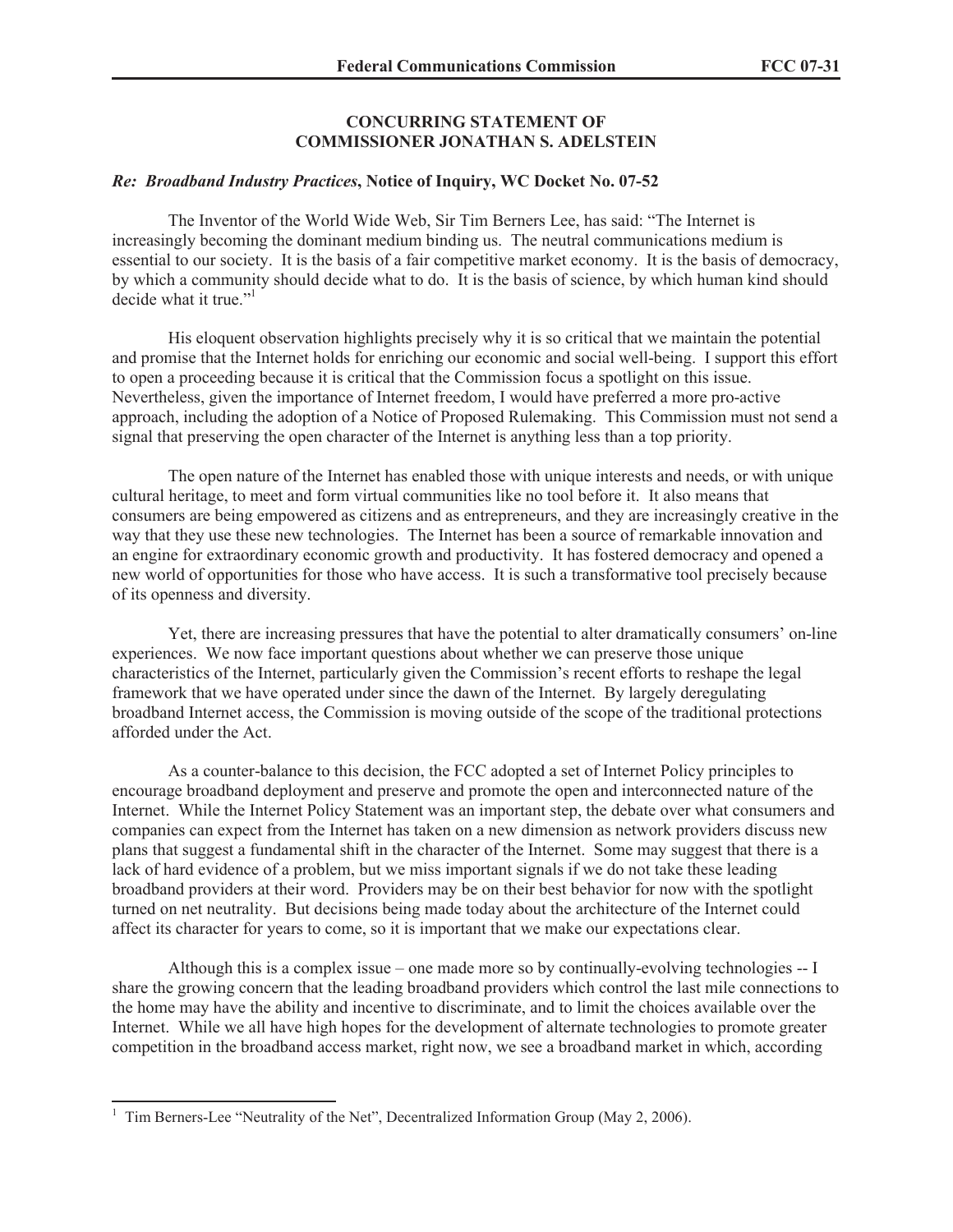to FCC statistics, telephone and cable operators control over a 95 percent share. For many consumers, there is no meaningful choice of providers.

Since the FCC's deregulation of broadband services, we have also witnessed a dramatic consolidation among the nation's leading providers. We've seen the formation of the largest broadband provider in the nation, last mile providers have purchased backbone providers, providers are clustering their service territories, and we've seen new combinations of content and services. In major mergers between both cable and telephone companies, I have urged my colleagues to condition approval on compliance with the Commission's Internet Policy Statement. Notwithstanding AT&T's significant commitment to abide by the four principles of the FCC Internet Policy Statement and to maintain a neutral network and neutral routing in its wireline broadband Internet access service, it is critical that we remain vigilant and continue to explore comprehensive approaches to this issue.

Policymakers both here at the FCC and in Congress are faced with important choices about what the future of Internet access will look like in a broadband world. Will our policies continue to foster an open and diverse Internet? Will our policies create incentives for network providers to build capacity to respond to consumer demand or to foster scarcity? What will it mean for the consumer experience if network providers play a greater role in selecting which Internet applications and services work best? What does it mean if an innovator has to ask permission before deploying an Internet application?

Even as we launch this proceeding, we should be looking to add a new principle to our Policy Statement to address incentives for anti-competitive discrimination and to ensure the continued vibrancy of the Internet. It is clear that Americans view the Internet differently than they do other mediums. Consumers want to be able to choose an independent VoIP provider, or to be able to access video clips, and not just video programming from the largest media companies. Consumers don't want the Internet to become another version of TV, controlled by corporate giants.

Some have questioned whether policies that promote an open Internet are compatible with giving network providers the incentive to build out their facilities. I firmly believe that preserving the vibrant quality of the Internet and promoting high speed access to the Internet are goals that go hand-in-hand. Yet, the U.S. faces critical challenges in achieving these goals. Compared to the global leaders, broadband connections in the U.S. are "slow, expensive, and not available to everyone," as described by a recent report from a coalition of consumer advocates.<sup>2</sup> This report found that U.S. consumers pay nearly twice as much as Japanese customers for connections that are 20 times as slow. For millions of low income consumers, that means that broadband connections remain out of reach. And the situation is far from ideal for residents and businesses in many rural communities as well. The GAO recently confirmed again that rural residents are less likely to have broadband than their urban counterparts. One thing is clear in the Internet Age: access translates to opportunity. Leaving millions of our citizens without access to affordable and high performance broadband Internet access disadvantages them and fails to draw on all the resources our country can bring to bear in a global economy. This is not a public relations problem, it's a productivity problem.

Whether this Notice will appreciably further efforts to preserve an open Internet and promote high speed Internet access remains to be seen. Soliciting a clear understanding of facts and developing rigorous analyses are integral to the FCC mission. Yet, this Notice is short on analysis and could do far more to draw out discussion about the plans of our increasingly large and concentrated network providers and the implications for consumers.

<sup>&</sup>lt;sup>2</sup> See Broadband Reality Check II, Free Press, Consumers Union, Consumer Federation of America (rel. Aug. 2006).